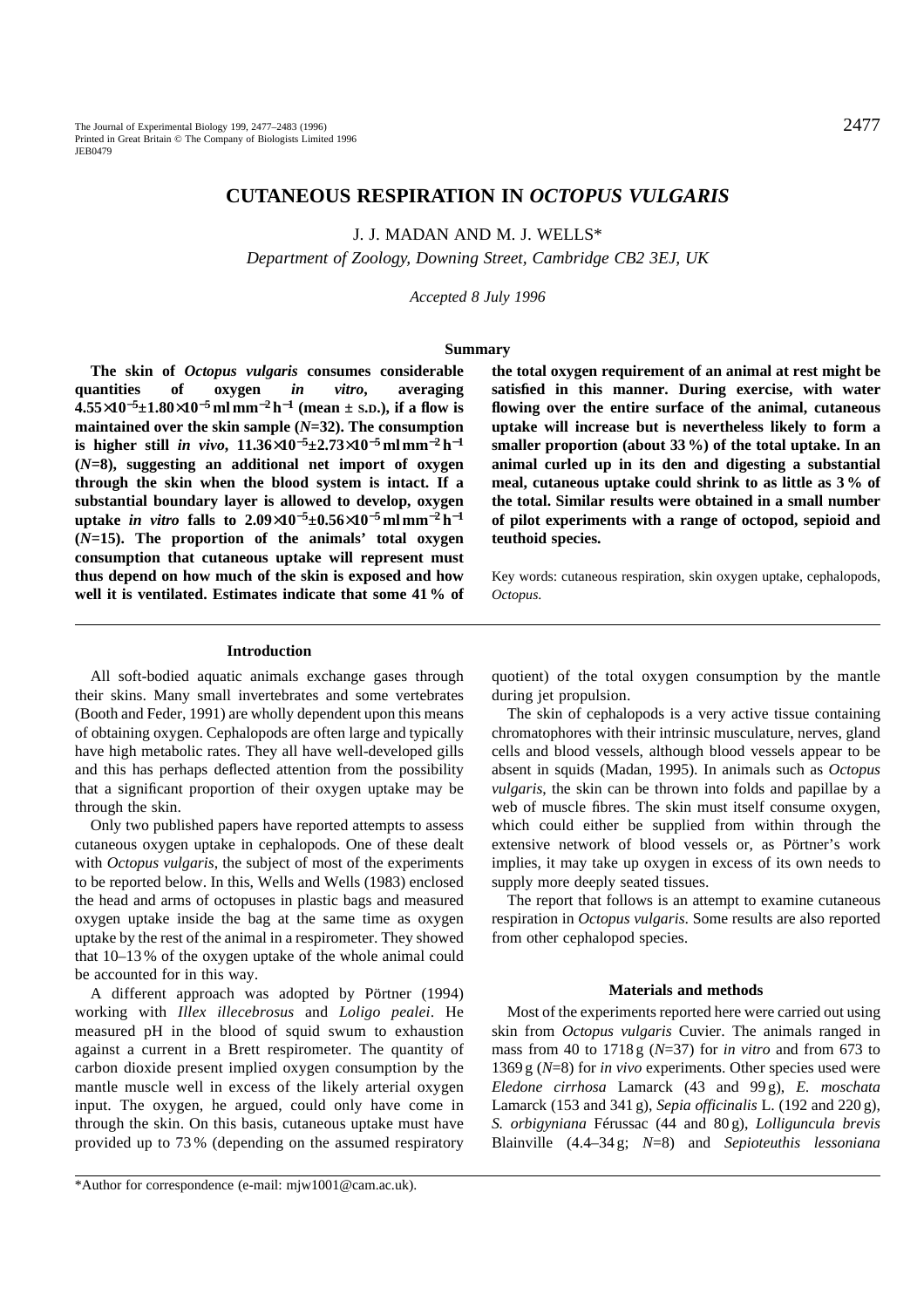# 2478 J. J. MADAN AND M. J. WELLS

Blainville (34–322 g, *N*=5). Most of the experiments with *Octopus vulgaris* (and all those with *Eledone* spp.) were carried out at the Laboratoire Arago in Banyuls-sur-Mer, France, a minority with *Octopus vulgaris* at the Station de Recherches Sous-Marines et Océanographiques near Calvi, France; the animals were collected by SCUBA divers or by trawling. Experiments with *Sepia officinalis* and *Sepioteuthis lessoniana* were made using animals reared from eggs at the Marine Biomedical Institute, Galveston, Texas, USA. *Lolliguncula brevis* and *Sepia orbigyniana* were caught by trawling in Galveston and Banyuls respectively. All except *Eledone cirrhosa* and *Sepia orbigyniana* come from shallow warm waters and all were kept and used in experiments at  $20 - 24$  °C.

In nearly all of the experiments, a Perspex cell with a capacity of 2 or 6 ml was clamped around an area of skin with the outside surface (or exceptionally in some *in vitro* experiments the inside surface) of the skin facing into the cell. Inside the cell, the tip of a neonatal oxygen catheter detected oxygen levels, signalling to a Neocath 1000 oxygen monitor (Pfizer Biomedical Sensors) and a Goerz Servogor 110 recorder. The basic cell could be used in various configurations, with  $(6 \text{ ml cell})$  or without  $(2 \text{ ml cell})$  a magnetic stirrer ('stirred' and 'unstirred' experiments) and with or without a through-flow of sea water. Alternatively, the oxygen electrode could be housed in a separate small cell, connected immediately upstream or downstream of the respirometer in through-flow experiments. Two cells could be clamped together, with the skin forming a membrane between the two to study movement of oxygen through the skin.

*In vivo* experiments, run only with *Octopus vulgaris*, used a 4 ml cell, with magnetic stirrer, glued onto the skin or bolted through the dorsal mantle muscle.

Circulation where appropriate was created by a Watson–Marlow peristaltic pump. Typical *in vitro* experiments lasted for approximately 60 min, with the skin, which can remain alive for several hours in sea water, still showing chromatophore and other muscular activity at the end of the experiment. In closed-cell and through-flow experiments, measurements were made without skin present to check the biological oxygen demand of the sea water. In most such experiments (and in all through-flow experiments), this demand was negligible compared with the considerable uptake by the skin.

To prevent the animal detaching the cell or the circulation cannulae during the *in vivo* experiments, the anterior and posterior basal lobes of the brain, which are parts of the brain concerned with higher motor control (Young, 1971), were excised. After this operation, carried out under 2.5 % ethanol anaesthesia, the arms still showed local reflexes but little whole-arm coordination so that, while they could still touch the apparatus, they did not grasp and pull on it. Animals treated in this way cannot feed, but they may nevertheless survive for several weeks (Wells, 1978). In our experiments, animals were all used within 2–3 days of operation.

Octopuses (*Octopus vulgaris* and *Eledone* spp*.*) were kept

in holding tanks following collection until it was obvious that they had not been damaged during collection. Skin samples from these and other species were taken immediately after death by decapitation. The skin over the abdomen of octopuses moves freely over the underlying muscles and can be peeled off with minimal use of a scalpel to free the tissue. The skin of *Sepia officinalis* and of *S. orbigyniana* is less mobile than that of the octopuses studied, but can be freed from over the shell in a similar manner. The skin of *Lolliguncula brevis* and *Sepioteuthis lessoniana* is much thinner and more delicate than that of sepiods and octopods; removal of unpunctured sheets large enough to span the 2 cm diameter of the respirometers requires great care.

As described by Madan (1995), skin surface areas were estimated geometrically, on the basis that the abdomen consisted of five rectangles (four sides and an end), the arms long thin cones with cylindrical suckers attached, and so on. A problem arises because the skin of *Octopus vulgaris* is exceedingly flexible, so that it can be thrown into folds or extended to several times its 'resting' area. The interbrachial web can be extended considerably and the arms themselves can show great changes in length. We have tried to adopt dimensions appropriate to an animal sitting in the open, 'at rest', neither extended to grope round rocks nor crammed into a hole.

The extreme elasticity of the skin will, of course, also affect the area within the cell in the respirometry experiments. In theory, this was always 314 mm2, but because the muscles in the living skin could be quite variably contracted (the skin of *Octopus vulgaris* is rarely if ever completely smooth), the actual area probably differed somewhat from one experiment to the next. We tried to allow for this by taking care not to stretch the skin unduly when inserting it into the respirometer, but it was impossible always to ensure exactly the same degree of extension. This probably accounts for most of the apparent variation in skin oxygen uptake per unit area.

The statistics given always represent the mean and standard deviation.

#### **Results**

### In vitro *experiments with the skin of* Octopus vulgaris

In a closed respirometer, skin from the dorsal part of the abdomen of *Octopus* consumed oxygen at a rate that declined with time. This could have been because the skin is an oxygen conformer or because the condition of the skin declines rapidly with time. To resolve this, pairs of skin samples from freshly killed animals of similar size were tested, one of the pair starting with fully oxygenated and the other with oxygendepleted water (created by dropping the pressure in a syringe until about half of the oxygen was drawn off and discarded). Circulation within the respirometer was ensured by a magnetic stirrer. The results of three such experiments are shown in Fig. 1A–C. Two further experiments were made with skin from the arms, with similar results. Oxygen consumption fell with time, but this appeared to be due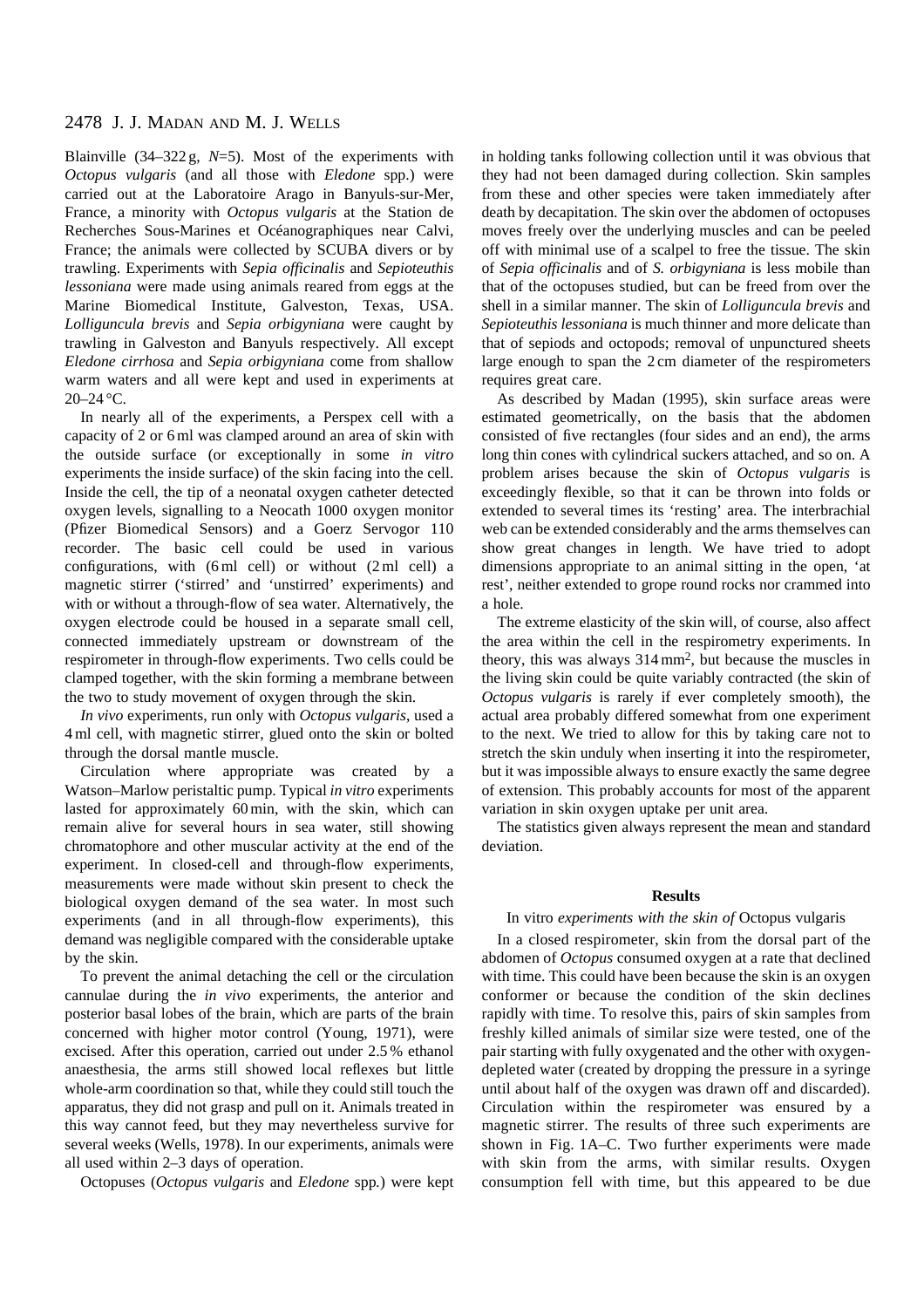

entirely to the change in  $P<sub>O<sub>2</sub></sub>$ , since fresh skin samples starting at low  $P<sub>O<sub>2</sub></sub>$  values consumed oxygen at the same rate as samples at similar  $P_{\text{O}_2}$  values that had already been in the respirometer for 60–90 min.

## *Cutaneous respiration in* Octopus 2479

Fig. 1. Three experiments (A–C) on oxygen uptake by the skin of *Octopus vulgaris.* In each case, a skin sample was taken from each of two animals of similar size, immediately following death by decapitation. One sample (filled circles) was placed in normoxic water in a closed respirometer with a magnetic stirrer. The second sample (open circles) was placed in a similar cell filled with partially deoxygenated water at a  $P_{\text{O}_2}$  that the first sample might be expected to reach in about 60 min. The rate of oxygen uptake plainly depends upon the *P*<sub>O2</sub> and not upon the age of the skin sample. 1 mmHg=0.1333 kPa



Fig. 2. Cutaneous oxygen uptake by *Octopus vulgaris*.  $\diamond$ , results from *in vivo* experiments, in which there was a flow of water through a cell bolted to the back of the animal.  $\bullet$  and  $\circlearrowright$ , the oxygen uptakes of skin samples *in vitro* under closed-cell (magnetic stirrer) and through-flow conditions. ×, the results of closed-cell (unstirred) experiments in which a boundary layer was allowed to form over the skin. Continuous water movement over the skin can double oxygen uptake. *In vivo* uptake is two or three times as great as *in vitro*. Linear regressions for each category of experiment indicate no consistent relationship between animal size and skin oxygen uptake.

Thirty-two experiments were then made with skin from animals that ranged in mass from 40 to 1718 g. In eighteen of these experiments, the respirometer was closed, with a circulation created by a magnetic stirrer; in each of these experiments, the  $P<sub>O<sub>2</sub></sub>$  started at approximately 155 mmHg and fell progressively to approximately  $65 \text{ mmHg}$  (1 mmHg= 0.1333 kPa). In the remaining fourteen, a through-flow was maintained at a rate adjusted so that the water entered the chamber at approximately 155 mmHg and left at approximately 130 mmHg. The results are summarised in Fig. 2. Cutaneous uptake averaged 4.95×10<sup>−</sup>5±1.92×  $10^{-5}$  ml mm<sup>-2</sup> h<sup>-1</sup> in the closed-circuit experiments and  $3.97\times10^{-5}$ ±1.48×10<sup>-5</sup> ml mm<sup>-2</sup> h<sup>-1</sup> in the through-flow experiments. There was no detectable change in the rate of skin oxygen uptake with animal size.

Total skin surface area (*A*) was estimated from 23 sets of measurements from octopuses ranging in mass from 210 to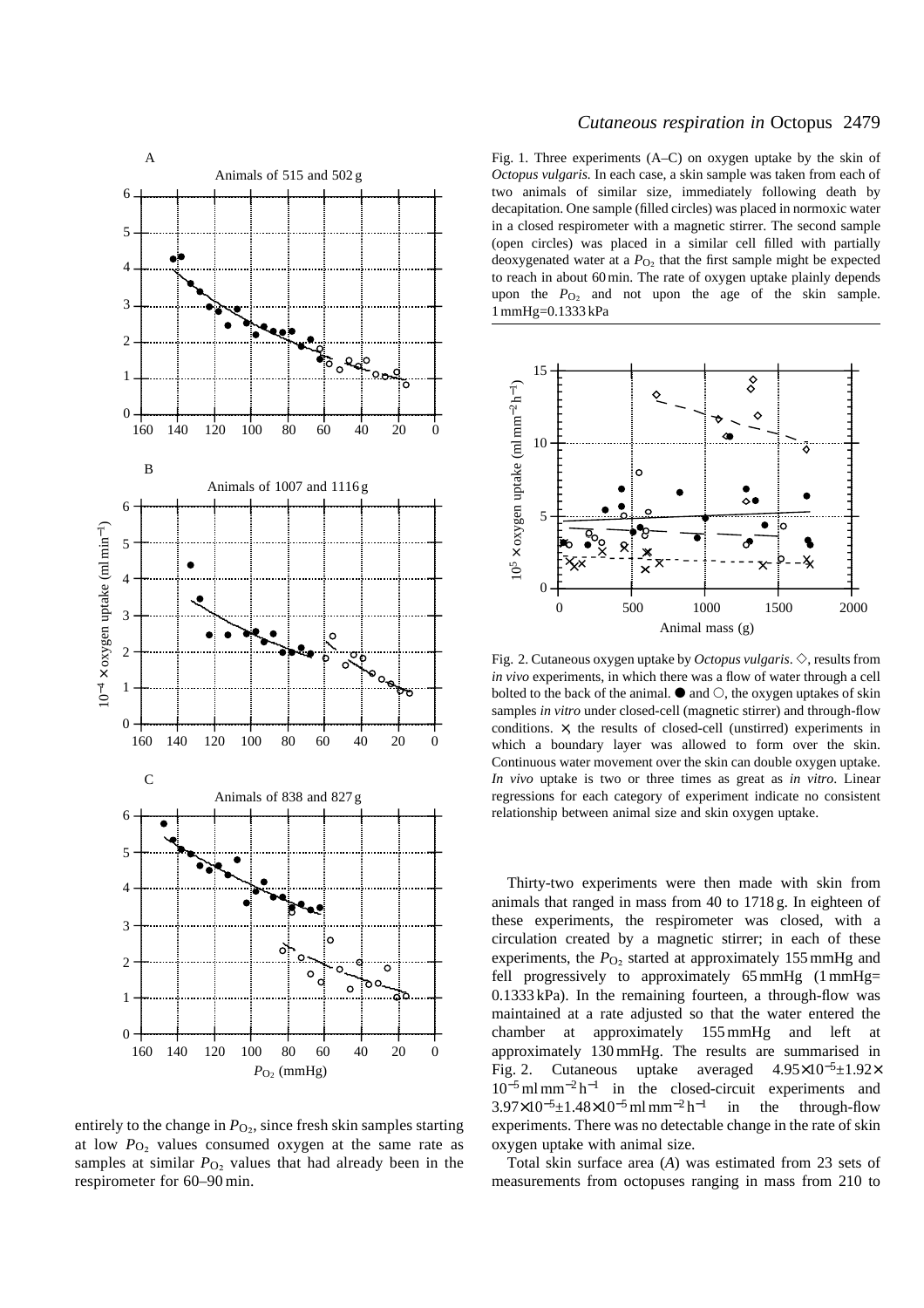1705 g. The exponential relationship between skin surface and body mass (*m*) was found to be:

$$
A = 2973m^{0.70}, \tag{1}
$$

where *A* is in mm<sup>2</sup> and *m* in g.

The resulting estimates of whole-animal cutaneous uptakes were compared with estimates of total whole-animal oxygen uptake ( $\dot{V}_{\Omega_2}$  in ml h<sup>-1</sup>) calculated on the basis of the formula:

$$
\dot{V}_{\text{O}_2} = 0.501m^{0.67}.\tag{2}
$$

This equation was derived from a total of 341 experiments with 48 animals ranging in mass from 330 to 1200 g, summarised in Wells *et al.* (1983*a*).

Cutaneous uptake, estimated as above, varied from 21 to 79 % of the total expected oxygen uptake of the animal in the closed-circuit experiments and from 15 to 58 % in the throughflow experiments. Both estimates assume that the entire skin surface of the animal is exposed to moving water and that the whole skin surface of the animal takes up oxygen at the same rate as the skin from the dorsal part of the abdomen.

In further experiments to investigate the validity of this second assumption, samples from ten animals were taken both from the dorsal part of the abdomen and from the interbrachial web joining the arms. The rate of oxygen uptake from the dorsal mantle samples averaged  $4.55\times10^{-5}$ ±1.41×10<sup>-5</sup>ml mm<sup>-2</sup> h<sup>-1</sup>, that from the interbrachial web samples averaged  $3.94\times10^{-5}$ ±0.41×10<sup>-5</sup>ml mm<sup>-2</sup>h<sup>-1</sup>. It was concluded that the two areas took up oxygen at the same rate.

The hundreds of suckers in *Octopus vulgaris* provide a very high proportion (35 %) of the total skin area of the animal. The suckers are very active and well supplied with blood vessels. We were unable to dissect off samples of skin with suckers still attached to test *in vitro*. The best we could manage was to cut off an arm and measure the oxygen uptake of this in a small closed-circuit respirometer with a magnetic stirrer. Excised arms remain active for an hour or more *in vitro.* The skin area of the arms and suckers was estimated in each case from arms of similar mass cut from a preserved specimen. Three experiments were carried out. The oxygen uptake averaged  $7.45\times10^{-5}$ ±2.96×10<sup>-5</sup> ml mm<sup>-2</sup> h<sup>-1</sup>. It should be remembered that these preparations included the arm musculature as well as skin and that many of the blood vessels were probably still active; there is much local peristalsis even in excised arms and oxygen may have been carried to underlying tissues, adding to uptake by the skin itself.

Under some conditions, when an octopus is sitting quietly in its hole for example, large areas of the skin will have little or no flow of water passing over them. We tried to mimic this condition *in vitro* by omitting the magnetic stirrer. The cutaneous oxygen uptake of the dorsal mantle skin of five animals under these conditions averaged  $1.66\times10^{-5}$ ±  $0.22\times10^{-5}$  ml mm<sup>-2</sup> h<sup>-1</sup>. The corresponding mean uptake of the total of 32 skin samples tested under the closed stirred cell (*N*=18) and through-flow (*N*=14) conditions was 4.55×10<sup>−</sup>5±1.80×10<sup>−</sup>5ml mm−<sup>2</sup> h<sup>−</sup>1.

In a further ten experiments, two skin samples were taken from each animal; one sample was tested in the unstirred condition, the other in the stirred (or through-flow) condition. Unstirred uptakes from these ten animals averaged  $2.25\times10^{-5}$ ±0.61×10<sup>-5</sup> ml mm<sup>-2</sup> h<sup>-1</sup>. Stirred or through-flow values averaged  $4.24\times10^{-5}$ ±1.13×10<sup>-5</sup>ml mm<sup>-2</sup> h<sup>-1</sup>. The mean oxygen uptake for the total of 15 unstirred samples was  $2.09\times10^{-5}$ ±0.56×10<sup>-5</sup> ml mm<sup>-2</sup> h<sup>-1</sup>.

It is concluded that cutaneous oxygen uptake is much reduced if substantial boundary layers of slower-moving or stagnant water are allowed to form over the skin surface.

## In vivo *experiments with the skin of* Octopus vulgaris

Octopuses with the basal lobes of the brain removed will live for many weeks; ventilation and circulation appear to be normal, but the animals cannot feed or move about in an integrated manner (Wells, 1978). If a respirometer is bolted onto the back, through the muscle to a plate in the dorsal mantle space, and the nuts are not done up too tightly, circulation to the skin in the respirometer is maintained. With a through-flow circulation and the oxygen electrode transferred at intervals upstream or downstream of the experimental cell covering the skin, cutaneous oxygen uptake can be studied in the living animal under near-normal conditions.

The details of a typical experiment are shown in Fig. 3. Fig. 2 includes a summary of the results of this and of seven further similar experiments. In the first three of these, the cell was stuck (with cyanoacrylate glue) onto the skin; in the last five, including the case illustrated in Fig. 3, the cell was bolted

Fig. 3. Details of an *in vivo* experiment with *Octopus vulgaris*. A cell was bolted onto the dorsal mantle surface of an animal with the basal lobes of the brain removed. The oxygen electrode was temporarily transferred from downstream to upstream of the respirometer on four occasions. Through-flow was at a rate of 1 ml in 1.45 min. The results of this and of seven further similar experiments are included in the summary given in Fig. 2. 1 mmHg=0.1333 kPa.

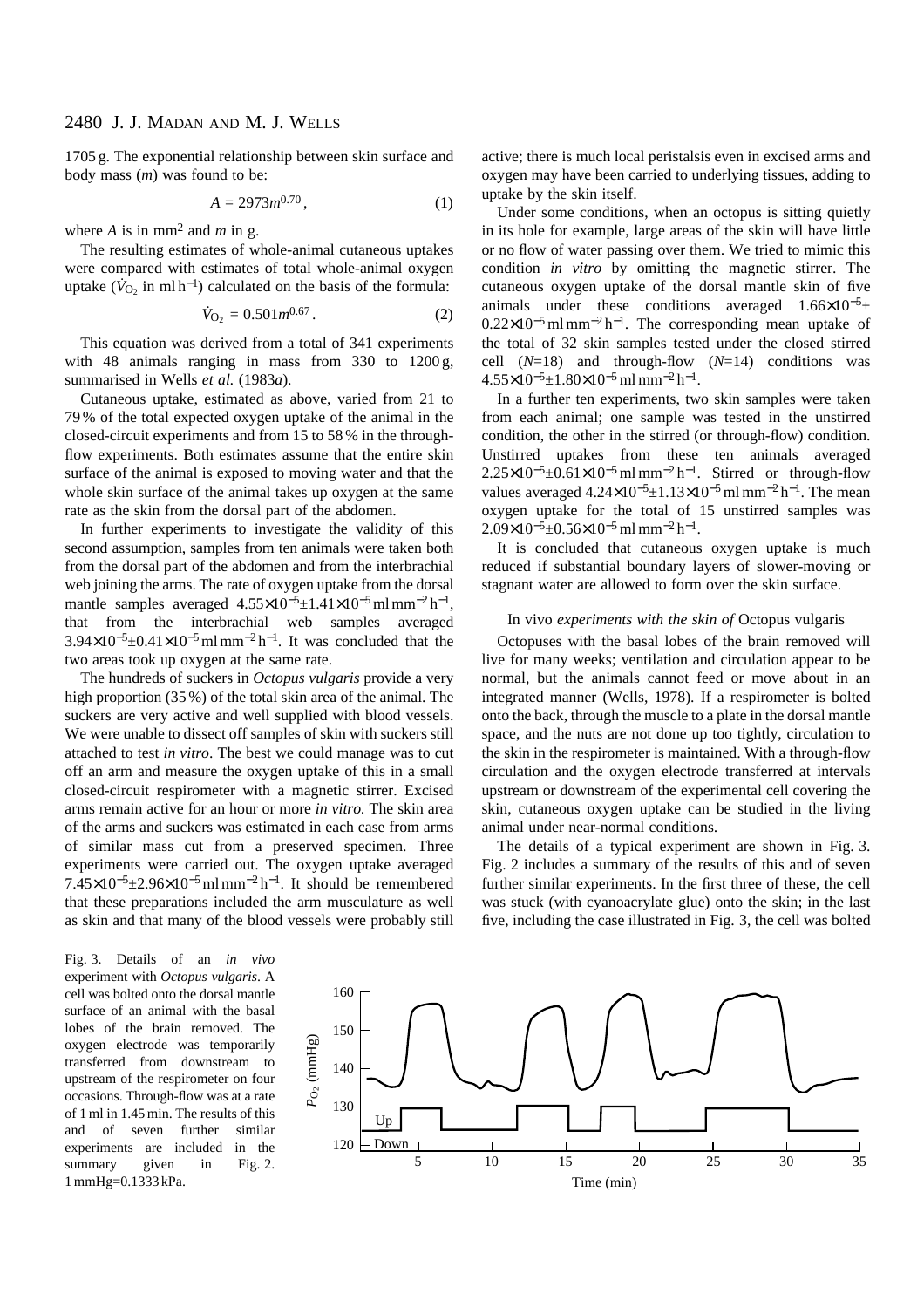on. Bolts were more satisfactory than glue, because the animal secretes mucus under the glue and it is only a matter of time before the cell begins to peel off the skin and leak around the edges.

Oxygen uptake under these conditions was 2–3 times greater than that found under stirred or through-flow conditions *in vitro.* The eight *in vivo* animals averaged  $11.36\times10^{-5}$ ±  $2.73\times10^{-5}$  ml mm<sup>-2</sup> h<sup>-1</sup>, compared with the uptake of 4.55×10<sup>−</sup>5±1.80×10<sup>−</sup>5ml mm−<sup>2</sup> h−<sup>1</sup> observed *in vitro.*

If these very high rates of uptake were typical of the whole animal, the estimated cutaneous uptake would average 86±21 % of the predicted whole-animal uptake.

#### *Can* Octopus vulgaris *import oxygen through the skin?*

The difference between the *in vivo* and the *in vitro* results could arise because the skin is in better condition if the blood supply is intact. It could also mean that the intact blood vessels carry away oxygen to deeper tissues, increasing the diffusion gradient across the thickness of the skin in the cell. Alternatively or additionally, oxygen might be passing through the whole thickness of the skin to underlying muscle and other tissues.

To assess this latter possibility, *in vitro* experiments were carried out with the skin from the dorsal mantle forming a membrane between two respirometer cells. The lower one of these, over the outside surface of the skin, had fully oxygenated water flowing through it. The upper cell contained water that had been partially degassed so that the water on the inside of the skin had a  $P<sub>O</sub>$  of 20–40 mmHg, a little lower than the partial pressure range likely for the venous drainage from the mantle. This closed cell had a magnetic stirrer.

In a preliminary experiment, a test membrane was made from a surgical rubber glove and placed between the two cells. Oxygen diffused through this quite rapidly; after 100 min, the  $P_{\text{O}_2}$  in the upper chamber had risen from 40 to 100 mmHg.

In total, 12 experiments were run with skin forming a membrane between two cells. In three of these, the  $P<sub>O<sub>2</sub></sub>$  rose a little (up to 20 mmHg h<sup>-1</sup>) in the upper, initially low- $P_{\text{O}_2}$ chamber. In the remaining nine, the  $P_{\text{O}_2}$  fell at similar rates. Far from allowing the passage of oxygen down the  $P_{\text{O}_2}$ gradient, the skin was generally removing oxygen from the low-oxygen chamber as well as from the chamber containing normoxic water.

The skin-membrane experiments did not, of course, perfectly mimic the *in vivo* situation because the blood vessels *in vitro* were not able to carry away oxygen to other parts of the body. Diffusion through the full thickness of the skin could be slow because of the thick layer of connective tissue on the inside surface. To evaluate this, *in vitro* (closed-circuit, stirred) experiments were made comparing uptake through the inner and outer surfaces of the skin from seven animals. Outer surfaces averaged  $5.89\times10^{-5}$ ±2.24×10<sup>-5</sup>ml mm<sup>-2</sup> h<sup>-1</sup>, inner surfaces 4.99×10<sup>-5</sup>±0.97×10<sup>-5</sup> ml mm<sup>-2</sup> h<sup>-1</sup>.

The connective tissue layer cannot therefore be the reason

why oxygen does not pass through the skin in the *in vitro* experiments, because the uptake is similar in both orientations of the mantle skin.

## *Experiments with other cephalopod species*

Similar *in vitro* experiments were made with dorsal mantle skin from *Eledone cirrhosa* and *E. moschata.* Four experiments were carried out with, and five without, a magnetic stirrer. Calculations of the total skin surface area of the animals were made in the same manner as for *Octopus vulgaris*. Uptake was  $5.53 \times 10^{-5} \pm 3.13 \times 10^{-5}$  ml mm<sup>-2</sup> h<sup>-1</sup> in the stirred condition and  $3.81\times10^{-5}$ ±2.59×10<sup>-5</sup>ml mm<sup>-2</sup> h<sup>-1</sup> in the unstirred (results from the two species were very similar and have been combined here). These figures are comparable with the *Octopus vulgaris* stirred and unstirred values of 4.55×  $10^{-5} \pm 1.80 \times 10^{-5}$  ml mm<sup>-2</sup> h<sup>-1</sup> and 2.09±0.56 ml mm<sup>-2</sup> h<sup>-1</sup>.

Values for two *Sepia orbigyniana* where skin samples were in cells with magnetic stirrers were 3.49×10−<sup>5</sup> and 5.67×10<sup>−</sup>5ml mm−<sup>2</sup> h<sup>−</sup>1, and for two *Sepia officinalis* rates of uptake in the absence of stirring were 1.44×10−<sup>5</sup> and 2.36×  $10^{-5}$  ml mm<sup>-2</sup> h<sup>-1</sup>.

Eight experiments were made with *Lolliguncula brevis* and five with *Sepioteuthis lessoniana*, all with the skin in the unstirred condition. The results obtained,  $2.93\times10^{-5}$ ±0.89 $\times10^{-5}$ and  $3.00\times10^{-5}$ ±1.11×10<sup>-5</sup> mm<sup>-2</sup> h<sup>-1</sup>, are comparable with those obtained from *Octopus vulgaris, Eledone* spp. and *Sepia officinalis.*

### **Discussion**

## *Does the skin import oxygen?*

Observations that oxygen does not readily penetrate the full thickness of *Octopus vulgaris* skin show only that direct diffusion through the skin is unlikely to be the way in which oxygen penetrates to deeper tissues in this species. The fact that uptake *in vivo*, with the cutaneous blood vessels intact, is 2–3 times as rapid as *in vitro* suggests that substantial amounts of oxygen may be carried to deeper tissues by the blood. The few experiments carried out with excised arms again indicate, in a situation where it is still possible that blood vessels are carrying oxygen away from the skin, that there is a greater uptake per mm<sup>2</sup> of skin surface than in *in vitro* tests. Some caution is needed in making this interpretation, however, because the presence of an intact circulation might be expected to improve the condition of the skin and perhaps add to oxygen consumption because of the activities of the blood vessels themselves, all of which exhibit active peristalsis.

The situation in squids remains unresolved; no experiments on oxygen flux through the skin were made. Unlike the skin of octopuses and sepiods, squid skin has no blood vessels. But the skin is very much thinner, so that direct diffusion to the blood vessels and muscles beneath seems likely. On the basis of the metabolites found in the veins draining the mantle, Pörtner (1994) has estimated that as much as 73 % of the oxygen consumed by the mantle musculature may be entering through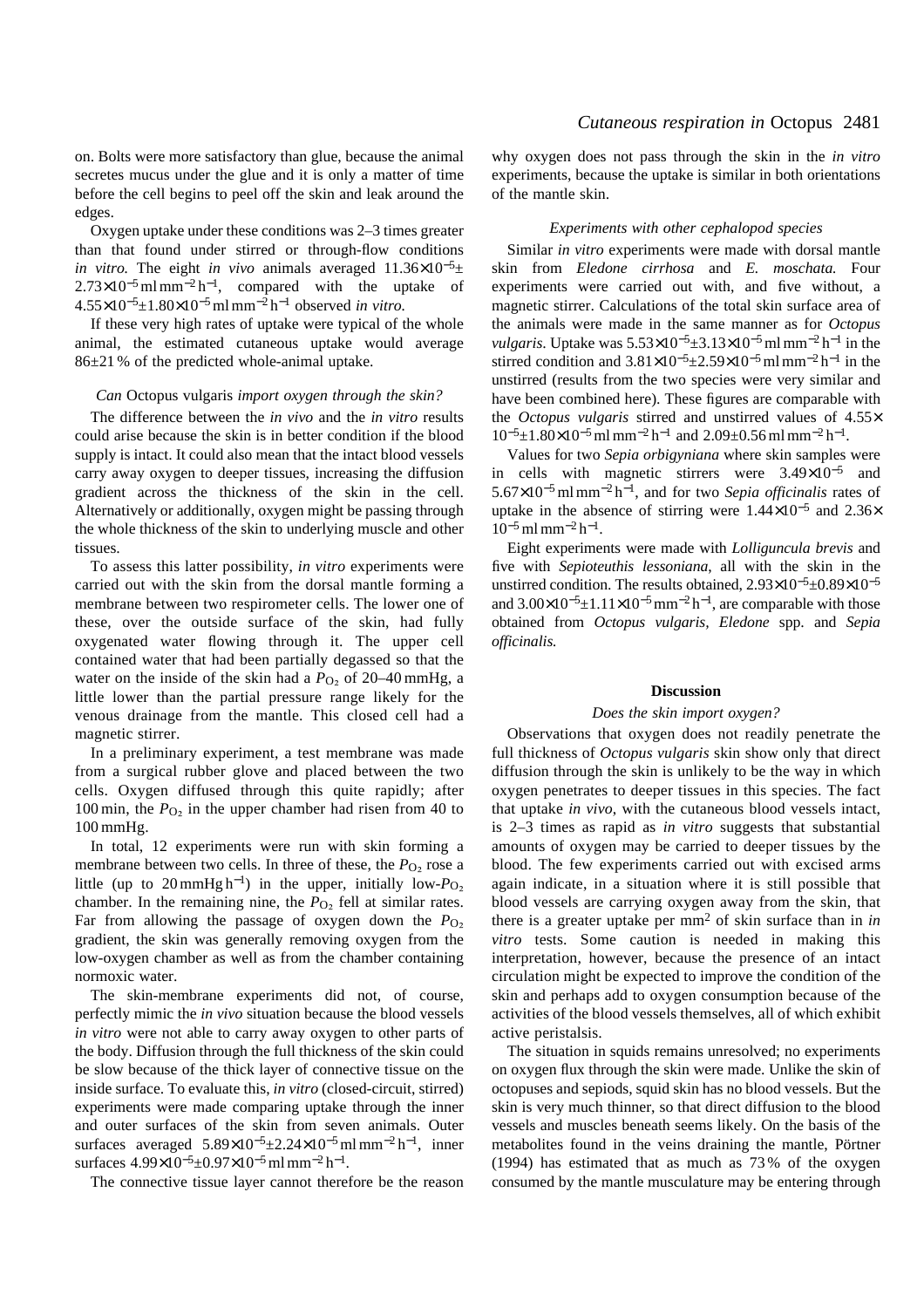# 2482 J. J. MADAN AND M. J. WELLS

the skin. Further experiments are needed because the skin is so very different from that found in octopuses.

## *Cutaneous oxygen uptake in the life of* Octopus vulgaris

An octopus spends much of its life curled up in a hole. At other times, it walks or swims about its environment, with most or perhaps all of its skin surface area exposed to moving water. When in its hole, the only part of the animal exposed to moving water (equivalent to the 'stirred' condition for the skin *in vitro* or the through-flow *in vivo*) would be the internal mantle surface and perhaps also the surface of the head and abdomen, and some part of the upper surfaces of the arms. A rough estimate suggests that half of the total surface of the animal might be available for gas exchange in these circumstances.

In Table 1, we have estimated possible cutaneous uptake on this basis. If all of the skin exposed were well-ventilated, cutaneous oxygen uptake could account for some 41 % of the total oxygen uptake, assuming figures derived from the *in vivo* experiments with flow over the skin. If we assume, at the other extreme, that substantial boundary layers are allowed to form over the exposed parts of the body and adopt figures from the unstirred *in vitro* experiments, this value falls to approximately 8 %. The first assumption is more or less certain to lead to an overestimate of cutaneous uptake, because the whole of the exposed area of the skin is unlikely to be ventilated as thoroughly as in the stirred or through-flow *in vivo* experiments. The second assumption will underestimate cutaneous uptake because the internal mantle surface at least will be well-ventilated. The true figure must lie somewhere between the two extremes.

When the animal leaves its den to forage or to seek for mates, a much higher proportion of the skin surface will be exposed to moving water. In most cases, however, not all of the skin area will be exposed because the animal typically crawls along the bottom with the lower surfaces of the arms and suckers applied to the substratum for much of the time and so unavailable for gas exchange. Only when the animal is swimming (it can jet backwards or forwards but spends only small proportion of each day doing this; Mather and O'Dor, 1991), will the whole skin surface be available for oxygen uptake.

The proportion of total oxygen consumption taken up through the skin may nevertheless fall when the animal is active. An octopus running in an exercise wheel consumes about two and a half times as much oxygen as a resting animal (Wells *et al.* 1983*b*; Houlihan *et al.* 1986). Even assuming *in vivo* levels, cutaneous uptake could supply only 33 % of this. Again, there is an unknown factor; blood vessels in the skin may expand or open up new capillaries when oxygen demand rises, as seems to be the case with the gills (Eno, 1987).

A third condition is envisaged in Table 1. When the animal is digesting a meal, oxygen uptake can again rise to levels comparable with those found during exercise (Wells *et al.* 1983*c*). Food is often taken home to be eaten (Mather and O'Dor, 1991) and the animal will then be curled up in its den, with minimal surface exposure. In these circumstances,

| Table 1. A summary of the results of in vivo and in vitro |  |  |  |  |
|-----------------------------------------------------------|--|--|--|--|
| cutaneous oxygen uptake experiments with Octopus vulgaris |  |  |  |  |

|                                                                                          | In vivo<br>stirred                                           | In vitro<br>stirred                                            | In vitro<br>unstirred                                          |
|------------------------------------------------------------------------------------------|--------------------------------------------------------------|----------------------------------------------------------------|----------------------------------------------------------------|
| Skin uptake<br>$(ml \, \text{mm}^{-2} \, \text{h}^{-1})$                                 | $11.36\times10^{-5}$<br>$\pm 2.73 \times 10^{-5}$<br>$(N=8)$ | $4.55 \times 10^{-5}$<br>$\pm 1.80 \times 10^{-5}$<br>$(N=32)$ | $2.09 \times 10^{-5}$<br>$\pm 0.56 \times 10^{-5}$<br>$(N=15)$ |
| Total skin uptake for<br>the whole animal<br>$(mlh^{-1})$                                | 26.56                                                        | 10.64                                                          | 4.89                                                           |
| Resting                                                                                  |                                                              |                                                                |                                                                |
| Whole-animal $V_{O2}$<br>$(mlh^{-1})^*$                                                  | 32.22                                                        | 32.22                                                          | 32.22                                                          |
| Total estimated skin<br>uptake as a percentage<br>of total $V_{\text{O}}$ ,              | 82.42                                                        | 33.02                                                          | 15.18                                                          |
| Half skin surface area<br>available; uptake as<br>a percentage of total                  | 41.21                                                        | 16.51                                                          | 7.59                                                           |
| Active (or feeding)                                                                      |                                                              |                                                                |                                                                |
| Whole-animal $V_{O2}$<br>$(mlh^{-1})^*$                                                  | 80.55                                                        | 80.55                                                          | 80.55†                                                         |
| Skin uptake as a<br>percentage of total<br>$\dot{V}_{O_2}$ during exercise<br>or feeding | 32.97                                                        | 13.21                                                          | $3.04 +$                                                       |

Estimates of the proportion of the animal's total oxygen uptake that skin uptake would represent under a variety of conditions are also given.

Calculations are made for a 500 g animal.

\*These  $\dot{V}_{\text{O}_2}$  values are obtained using equation 2 in text.

†During exercise, the boundary layer would always be stirred. During feeding, when  $\dot{V}_{O_2}$  can also increase by 2.5-fold (Wells *et al.*) 1983*c*), the animal would be sitting with about half of the skin area exposed, much of it unventilated.

cutaneous respiration could drop to as little as 3 % of the total, but is likely to be a little higher because of the ventilation of the internal mantle surface.

At present we can say very little about cutaneous uptake by other species. Sepioids typically dig into sand or mud when not actively searching for food or mates and, in this condition at least, could not rely upon significant cutaneous respiration, a situation that would change as soon as they became active. Squids are nearly always moving (*Lolliguncula brevis* sometimes rests on the bottom but never digs in) and are typically surrounded by well-aerated water. Cutaneous respiration could be important here, as Pörtner's (1994) biochemical studies suggest, despite their very high metabolic rates.

This work was carried out while J.J.M. was in receipt of an Overseas Research Student Award, together with studentships